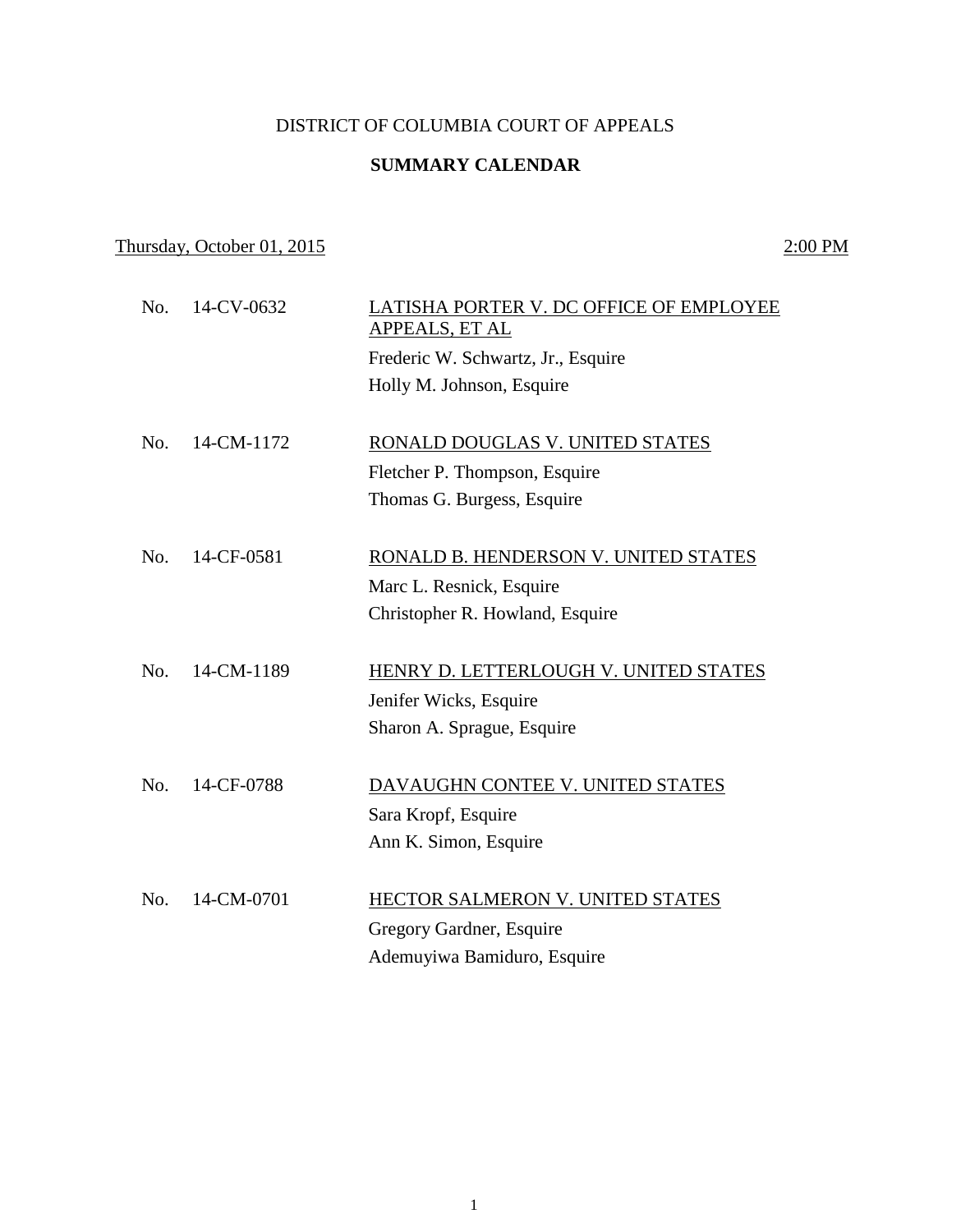| No. | 13-CF-1170               | <b>SPECIAL SITTING - SUMMARY</b><br>DARIC M. WILSON V. UNITED STATES |
|-----|--------------------------|----------------------------------------------------------------------|
|     |                          | Daniel Gonen, Esquire                                                |
|     |                          | Uma M. Amuluru, Esquire                                              |
|     |                          |                                                                      |
|     | Friday, October 09, 2015 | $2:00$ PM                                                            |
| No. | 14-CV-0995               | RAPHEL BARTHELOMEW V. DISTRICT OF COLUMBIA                           |
|     |                          | Gregory L. Lattimer, Esquire                                         |
|     |                          | Mary L. Wilson, Esquire                                              |
| No. | 14-CF-0417               | <b>CESAR MORALES V. UNITED STATES</b>                                |
|     |                          | Gregory Gardner, Esquire                                             |
|     |                          | L. Jackson Thomas, II, Esquire                                       |
| No. | 13-CF-1499               | MATTHEW GABRAMADHIN V. UNITED STATES                                 |
|     |                          | Christopher Kemmitt, Esquire                                         |
|     |                          | Seth M. Gilmore, Esquire                                             |
| No. | 14-CM-0782               | JOHANN CAMPBELL V. UNITED STATES                                     |
|     |                          | Regina Michaels, Esquire                                             |
|     |                          | Edward G. Burley, Esquire                                            |
|     | 14-CM-0925               |                                                                      |
| No. |                          | DANIELLE BROWN V. UNITED STATES                                      |
|     |                          | Chantal Jean-Baptiste, Esquire                                       |
|     |                          | Thomas G. Burgess, Esquire                                           |
| No. | 14-CM-0248               | JAMAL PAYNE V. UNITED STATES                                         |
|     |                          | Ralph D. Robinson, Esquire                                           |
|     |                          | Debra L. Long-Doyle, Esquire                                         |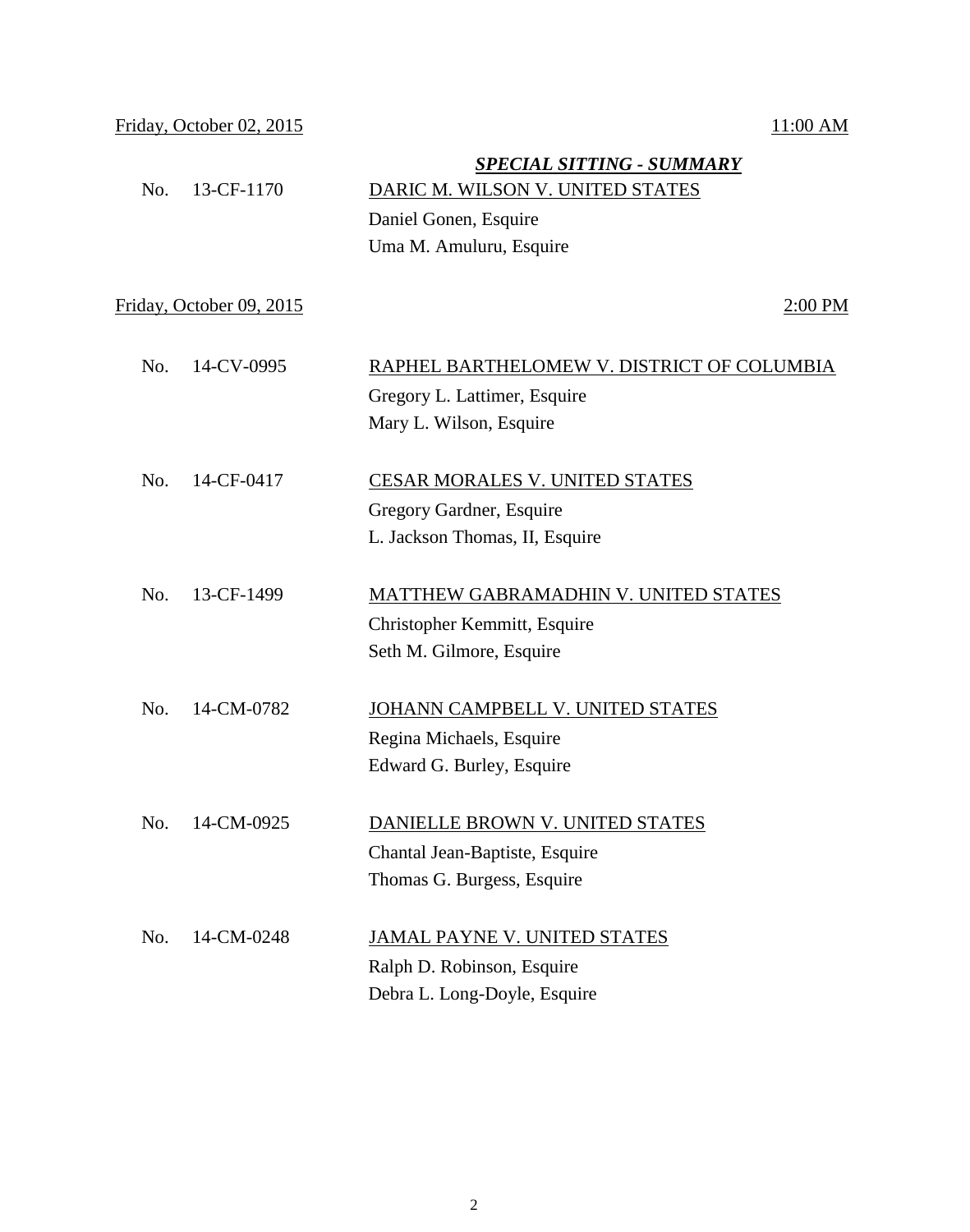| No. | 14-AA-0973                  | TRACIE L. THOMPSON V. LEVY PREMIUM FOOD<br><b>SERVICE</b> |
|-----|-----------------------------|-----------------------------------------------------------|
|     |                             | Tracie L. Thompson, Pro Se                                |
|     |                             |                                                           |
| No. | 13-CF-0317                  | DAVID L. TAYLOR V. UNITED STATES                          |
| No. | 13-CF-0807                  | DAVID L. TAYLOR V. UNITED STATES                          |
|     |                             | Paul J. Riley, Esquire                                    |
|     |                             | Edward G. Burley, Esquire                                 |
| No. | 14-CF-1037                  | KEVIN T. DAVIS V. UNITED STATES                           |
|     |                             |                                                           |
|     |                             | Tonya L. Fleming, Esquire<br>Kristina L. Ament, Esquire   |
|     |                             |                                                           |
| No. | 14-CO-1239                  | ANTOINE RICHARDSON V. UNITED STATES                       |
|     |                             | Antoine Richardson, Pro Se                                |
|     |                             | Vanessa Goodwin, Esquire                                  |
| No. | 14-CO-0877                  | RUSSELL CRAWFORD V. UNITED STATES                         |
|     |                             | Thomas T. Heslep, Esquire                                 |
|     |                             | David B. Goodhand, Esquire                                |
|     |                             |                                                           |
| No. | 14-CF-0698                  | COPELAND ANTONIO BURRELL V. UNITED STATES                 |
|     |                             | Stephanie Johnson, Esquire                                |
|     |                             | Jamila Z. Hodge, Esquire                                  |
|     |                             |                                                           |
|     | Wednesday, October 14, 2015 | 2:00 PM                                                   |
| No. | 14-AA-0454                  | BADEBANA ATCHOLE V. D.C. RENTAL HOUSING                   |
|     |                             | <b>COMMISSION</b>                                         |
|     |                             | Badebana Atchole, Pro Se                                  |
|     |                             |                                                           |

E.L. Pugh, Esquire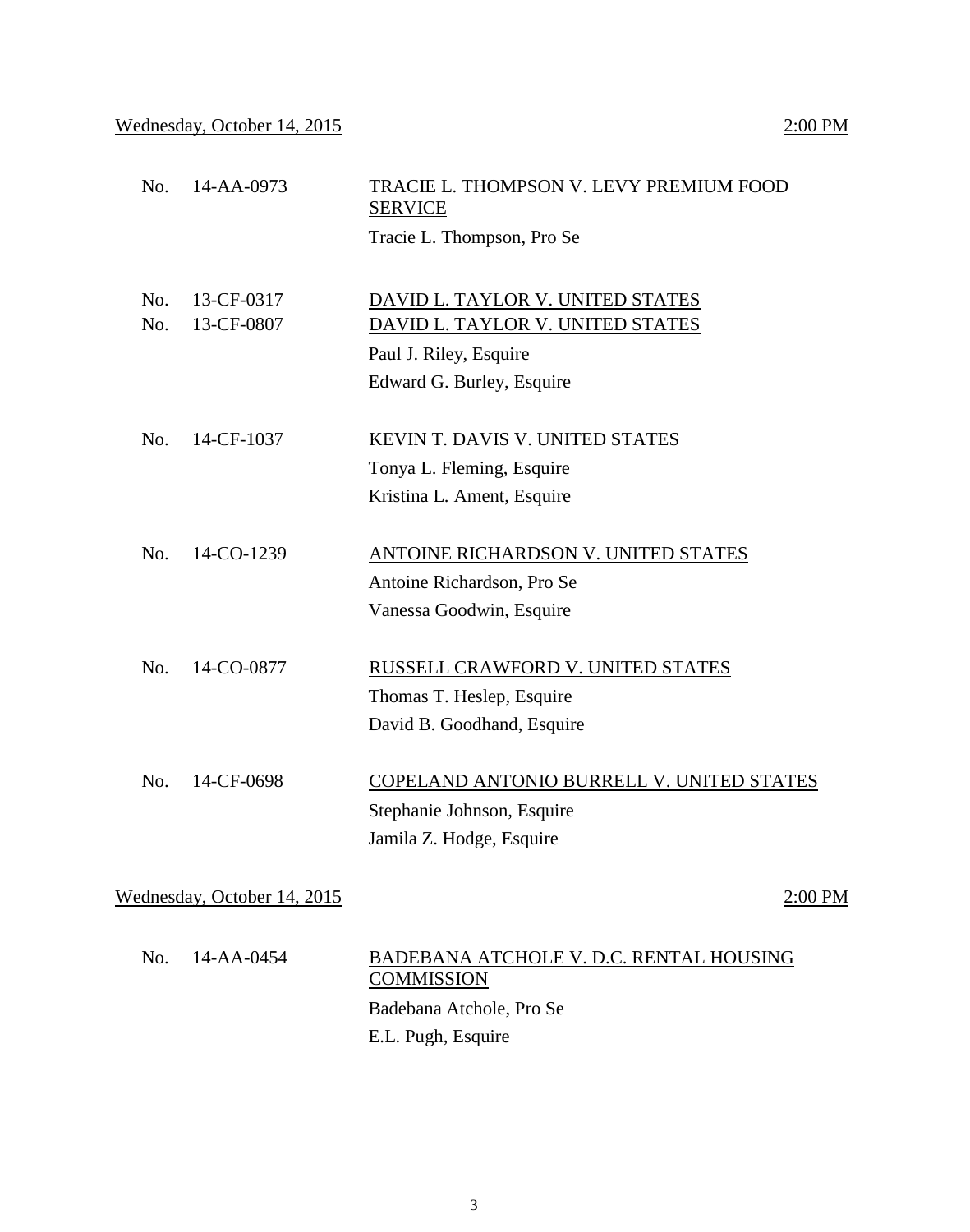| 14-CM-0446<br>No.          |                              | SCOTT A. CHAPMAN V. UNITED STATES            |
|----------------------------|------------------------------|----------------------------------------------|
|                            | Eric H. Kirchman, Esquire    |                                              |
|                            | Nicholas P. Coleman, Esquire |                                              |
| No.<br>14-CF-0511          |                              | BOBBY LOCKLEAR V. UNITED STATES              |
|                            | Peter H. Meyers, Esquire     |                                              |
|                            | James M. Perez, Esquire      |                                              |
| 14-CM-1149<br>No.          |                              | MICHAEL SMITH V. UNITED STATES               |
|                            | Rupa Puttagunta, Esquire     |                                              |
|                            | Thomas G. Burgess, Esquire   |                                              |
| 14-CO-0878<br>No.          |                              | RAMONE MONTE JONES V. UNITED STATES          |
|                            | Enid Hinkes, Esquire         |                                              |
|                            |                              | Christopher R. Howland, Esquire              |
| No.<br>14-CO-1155          |                              | TERRENCE D.WILLIAMS V. UNITED STATES         |
|                            | Terrence D. Williams, Pro Se |                                              |
|                            |                              | Christopher R. Howland, Esquire              |
| Thursday, October 15, 2015 |                              | 10:00 AM                                     |
|                            |                              | <b>SPECIAL SITTING - SUMMARY</b>             |
| 14-CO-0938<br>No.          |                              | ROSS GREEN V. UNITED STATES                  |
|                            | Kerri L. Ruttenberg, Esquire |                                              |
|                            | Kristina L. Ament, Esquire   |                                              |
| Friday, October 16, 2015   |                              | 2:00 PM                                      |
| No.<br>14-AA-1086          |                              | JACQUELINE LYNCH V. MASTERS SECURITY         |
|                            | Drake Hagner, Esquire        |                                              |
|                            | Jeffrey P. Brundage, Esquire |                                              |
| No.<br>14-FM-0945          |                              | JAMES LEROY JENNINGS V. KERRIS A.M. JENNINGS |
|                            | James L. Jennings, Pro Se    |                                              |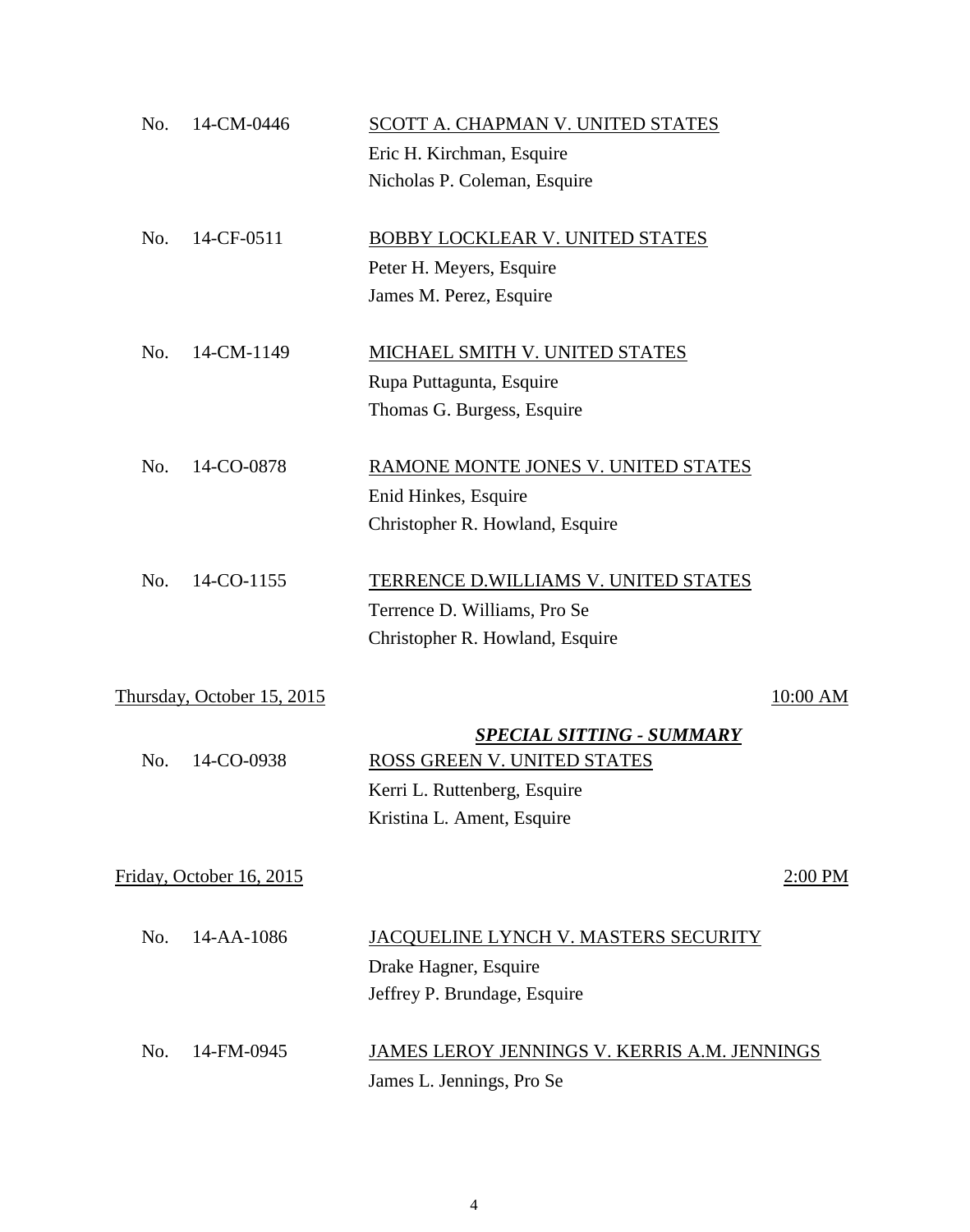| No. | 14-CV-1180               | DAVERNE PAUL V. BRENDA KEYS                                    |
|-----|--------------------------|----------------------------------------------------------------|
|     |                          | Bernard A. Gray, Sr., Esquire                                  |
|     |                          | Jeffrey M. Prokop, Esquire                                     |
| No. | 14-CM-0114               | RENEE M. CARTER V. UNITED STATES                               |
|     |                          | Anna B. Scanlon, Esquire                                       |
|     |                          | Debra L. Long-Doyle, Esquire                                   |
| No. | 14-CO-0979               | PERRIN L. ARCHIE V. UNITED STATES                              |
|     |                          | Sean R. Day, Esquire                                           |
|     |                          | Christopher Macchiaroli, Esquire                               |
| No. | 14-CF-0886               | LUIS A. LOPEZ V. UNITED STATES                                 |
|     |                          | Matthew Kaplan, Esquire                                        |
|     |                          | David P. Saybolt, Esquire                                      |
|     | Friday, October 16, 2015 | 2:00 PM                                                        |
| No. | 14-AA-1256               | LILLIE MCDONALD V. D.C. DEP'T OF EMPLOYMENT<br><b>SERVICES</b> |
|     |                          | Michael J. Kitzman, Esquire                                    |
|     |                          | Joel E. Ogden, Esquire                                         |
| No. | 14-FM-1218               | <b>CALVIN ANCRUM V. RETHA Y. ANCRUM</b>                        |
|     |                          | Calvin Ancrum, Pro Se                                          |
|     |                          | Anitha Johnson, Esquire                                        |
| No. | 14-CT-0554               | TAAVIS DEONTAYE WILLIAMS V. DISTRICT OF<br><b>COLUMBIA</b>     |
|     |                          | Rupa Puttagunta, Esquire                                       |
|     |                          | Janice Y. Sheppard, Esquire                                    |